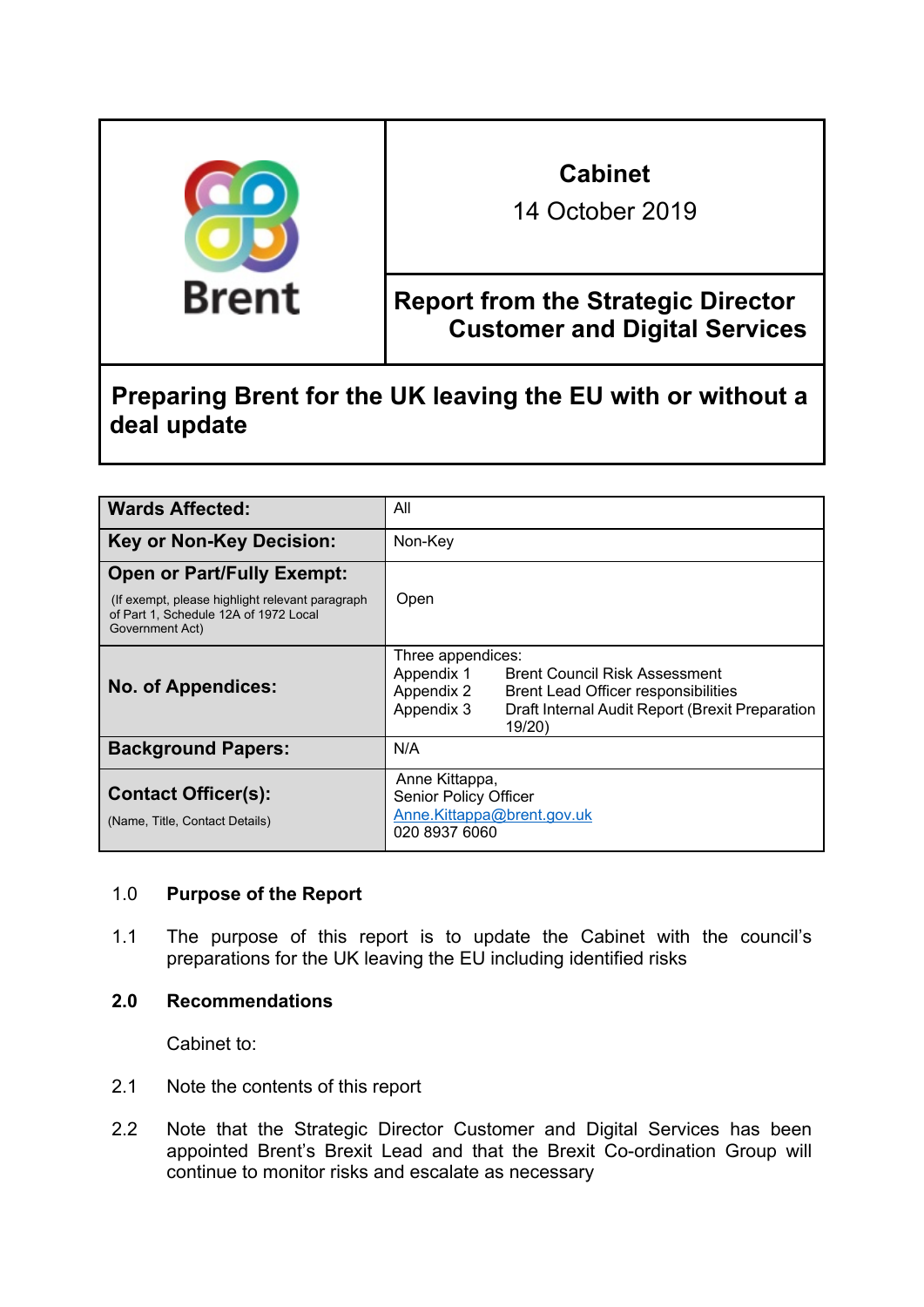2.3 Note that the Brexit Co-ordination Group will continue to act as stewards for the funds allocated from government for Brexit preparations

### **3.0 Background**

- 3.1 On 23 June 2016, the UK voted in a referendum to leave the European Union (EU). On 27 March 2017, the Prime Minister triggered article 50, beginning the formal two-year process for leaving the EU.
- 3.2 The UK intended to leave the EU on 29 March 2019. On Thursday 21 March the EU agreed the UK could extend their membership of the EU to give the UK time to agree an exit process.
- 3.3 In July 2019 Mr Johnson became Prime Minister of the UK and pledged that the UK will leave the EU on 31 October 2019 with or without a deal.
- 3.4 Brent Council has been preparing for some time for the UK to leave the EU and has developed and published a dynamic risk assessment. This risk assessment looks in detail at the risks posed by Brexit, and contains mitigating actions. The areas covered with biggest risks are:
	- Workforce
		- $\circ$  Loss of workforce this is being mitigated through highlighting the EU settlement scheme to staff
	- Statutory services: Social care
		- $\circ$  Failure of care provider this is covered through business continuity plans
	- Statutory services: Children and young people
		- $\circ$  Families leave the UK, impacting the school roll CYP are working with schools and cap school placements as appropriate
	- Regulatory services
		- $\circ$  Implementing and understanding changes in legislation Keeping in close contact with Central Government for changes in legislation
	- Supply chain
		- $\circ$  Suppliers trying to make Brent take culpability for their Brexit risks decisions are made on a case by case basis
	- Local partnership working
		- o Partners for Brent Brexit meeting arranged on the 17 September to discuss and synchronise responses
	- Community engagement
		- $\circ$  EU residents leave we are promoting the EU settlement scheme directly and indirectly to residents, including holding information evenings
	- Regional and local growth
		- o House prices fall and the housing market stagnates and the private sector stops new schemes leading to reduced affordable housing provision – this has already happened, and the Council is exploring opportunities to buy housing developments from private landowners to help meet the housing need, and embarking on a programme of selfbuild for around 1,000 new homes for those on the Council waiting list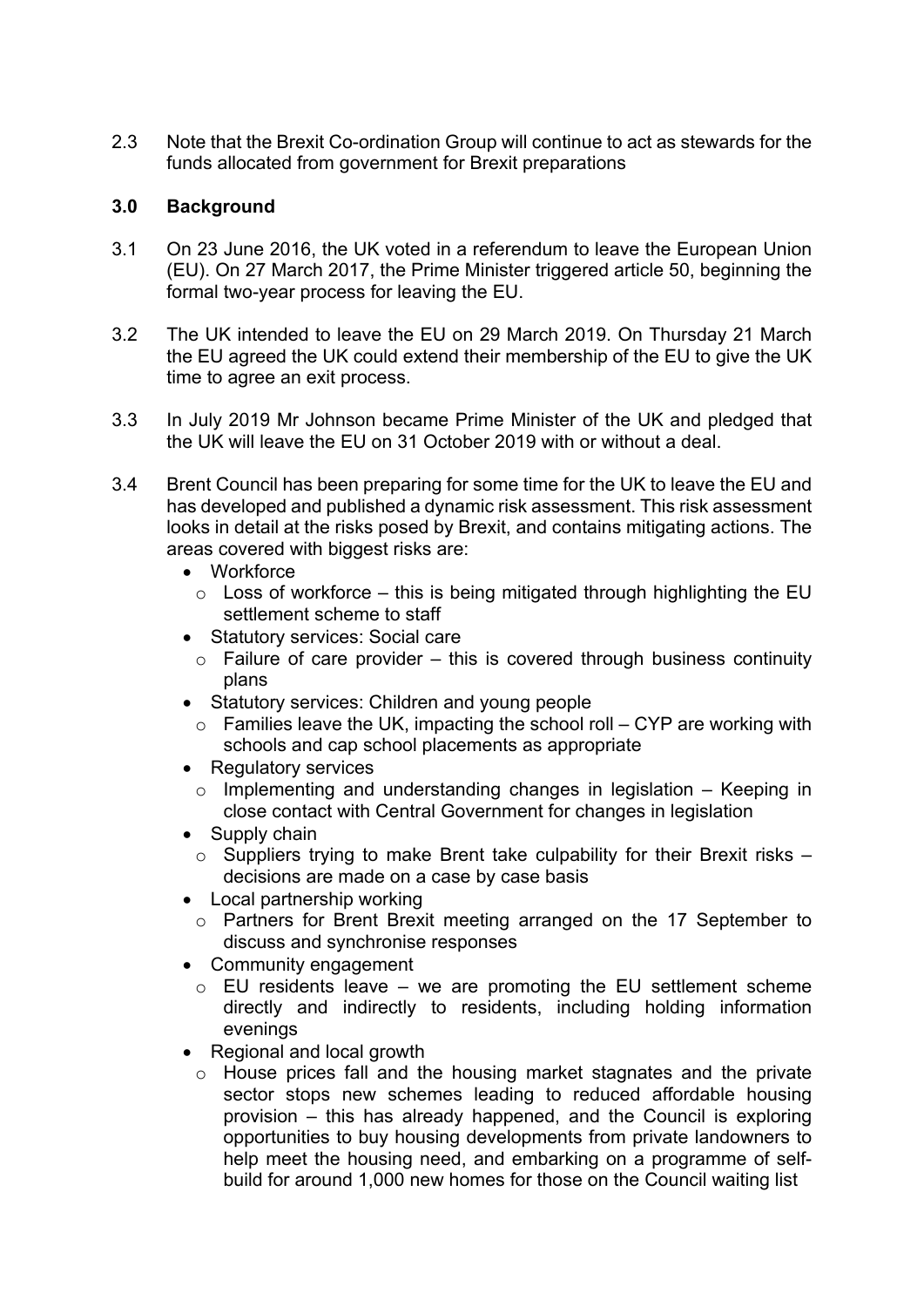- Data and information handling
	- o Access to data stored or processed in the EU is restricted Information champions have checked where data are stored and put in place means of accessing their data for after the UK leaves the EU.

The risk assessment was noted by Full Council in March 2019.

3.5 This report provides an update on the risk assessment, changes from Central Government, and our activity

#### . **4.0 Changes from Central Government**

- 4.1 In July 2019 Mr Johnson became Prime Minister of the UK and pledged that the UK will leave the EU on 31 October 2019 with or without a deal. Following this the narrative from central government departments has changed. The message is clear; we are leaving the EU on 31 October 2019.
- 4.2 In August, the Secretary for State for the Ministry for Housing, Communities and Local Government wrote to Local Authorities to ensure a smooth exit as possible from the EU. The letter requested each local authority appoint a Brexit Lead Officer and provided a list of responsibilities for this role (appendix two). In Brent Peter Gadsdon had already assumed this role and will continue to be the Brexit Lead Officer for Brent.
- 4.3 The letter included an invite to a webinar for Local Authorities. This webinar outlined the government's plans which included arrangements and highlighted areas for Local Authorities to concentrate on. We had already covered all the areas in our risk assessment. The only area which was highlighted where Brent had additional work to do was with local businesses.
- 4.4 The day after exit day, the UK will continue to allow imports from the EU as they do now. The reasoning behind this, is they do not expect standards to drop or change immediately and to keep businesses going customs will continue as they are now. The same cannot be said for exports. The receiving country will determine how they manage imports from the UK. As such, the Department for Business, Energy, and Industrial Strategy (BEIS) has asked us to identify businesses which export food. Park Royal has a high concentration of food and drink industries. Employment and Skills have put together a plan to identify businesses in Brent which export food utilising their business board, and their links with the West London Association of businesses.
- 4.5 BEIS also talked about small economic shocks where small or medium sized enterprises (SMEs) go out of business as a result of Brexit. The Town Centre Managers are going to talk to the local businesses in the high street to find out how they are preparing for Brexit. There is also a regular newsletter which we have put a survey in to determine the expected and current impact to local businesses.

### **5.0 Changes in Brent**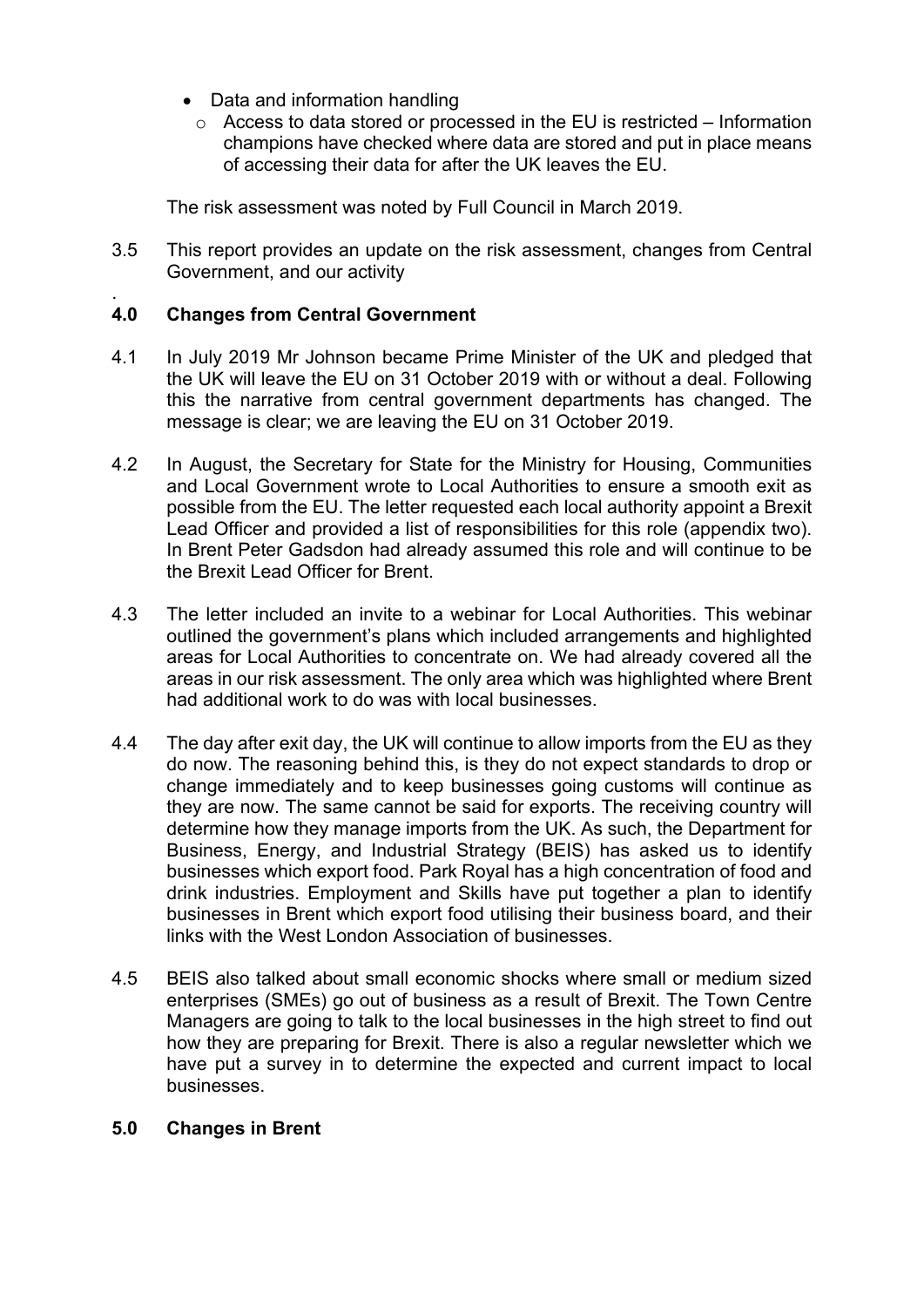- 5.1 Schools in Brent have a large proportion of EU students, which reflects the local community. Last year there was a dip in the number of school places required for reception and year one. The latest (2019) school place projections suggest a gradual increase in primary place demand over the next eight years, a change from the GLA's 2018 projections. The change is due to a higher number of children per new housing unit being assumed than previous years, which has uplifted forecasts. The latest GLA forecasts suggest that Year 7 intakes will be lower than previously forecast. However, locally a number of Primary schools have experienced a reduction in pupils starting school in Reception and currently. The number of pupils that qualify for the English as an Additional Language (EAL) measure in reception and year one has fallen by nearly 10%.
- 5.2 Local Authorities are responsible for identifying EU Looked After Children and Care Leavers and ensuring they are registered on the EU settlement scheme. We are supporting the young people in our care, providing additional support where required and monitoring this regularly at Operational Children's Service Leadership Team meetings.
- 5.3 If there is a food shortage, Brent Council has responsibility for the catering in one children's home. Schools in Brent are responsible for their own catering.
- 5.4 We are supporting Brent children and young people to participate in the University of Liverpool Home office funded project: "Creating Child Friendly Information about the EU Settlement Scheme" which is aiming to create information materials that can be used by children, their parents, and other adults to help children understand and apply for status under the EU Settlement Scheme.
- 5.5 CYP are considering setting up a group to smooth the impact of Brexit on children and young people in Brent in the lead up to the 31 October 2019.
- 5.6 There are three related key threats in the Regional and Local Growth section which have been escalated to high likelihood and impact as these threats have already started happening. They are:
	- Housing market stagnates and/or house prices decrease rendering regeneration projects unviable
	- Private sector stops new schemes leading to reduced affordable housing provision.
	- Loss of income from downturn in planning and building control applications
- 5.7 House prices in London have decreased over the past year, and the market is fairly stagnant with a drop off in transactions. The underlying uncertainty around Brexit is thought to have contributed to this fall. The viability of private schemes and Council led regeneration and capital projects are influenced by house prices. Large decreases in house prices will negatively affect the many regeneration projects currently running and planned in Brent. House transaction stagnation will also make it harder to achieve sales and therefore loss of income.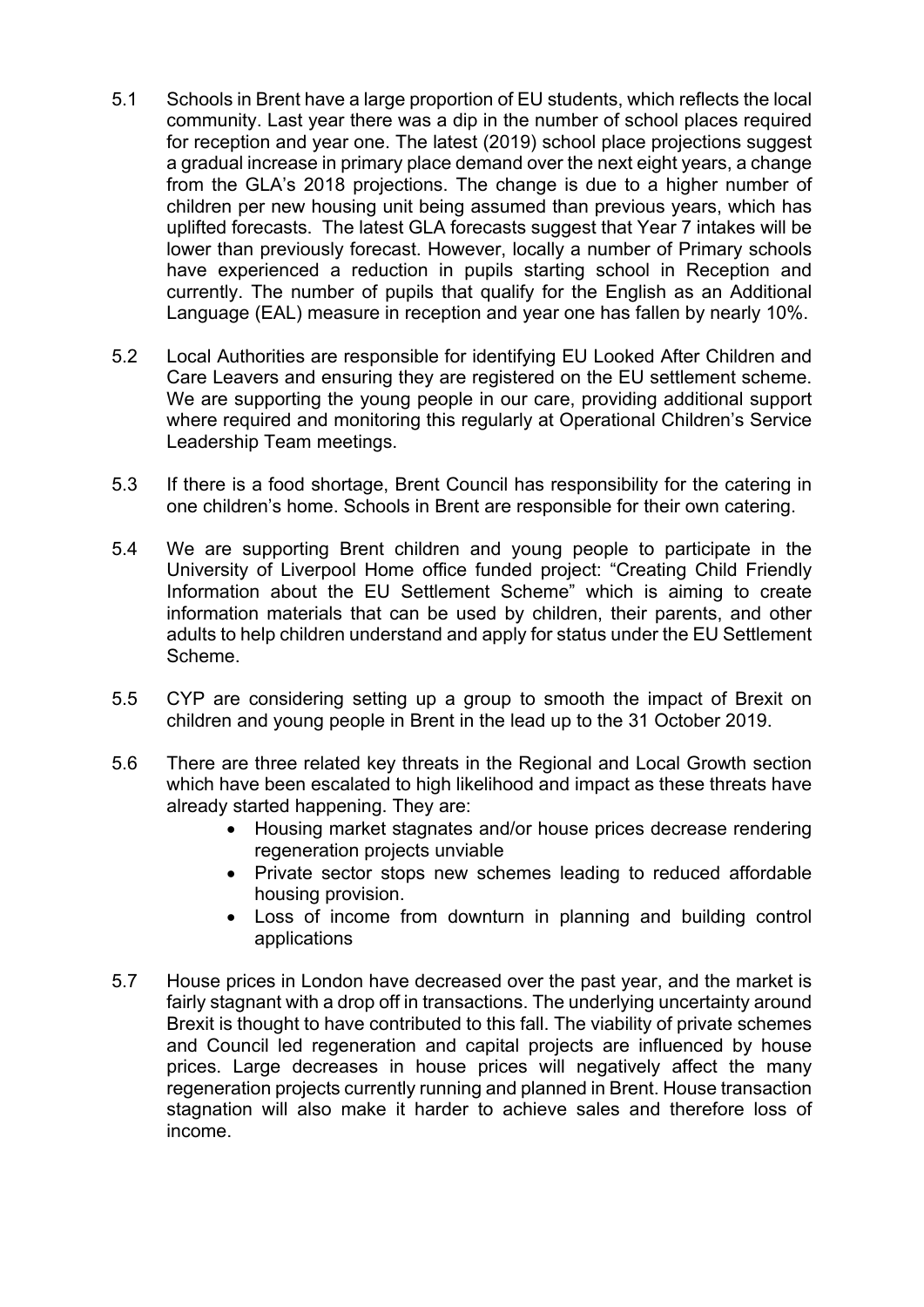- 5.8 Planning policy requires private residential developments of over ten units to provide affordable housing, in partnership with a Registered Provider. If housebuilders decide to mothball sites or stop buying new ones to develop because of stagnation or uncertainty in the housing market, there will be less affordable housing provided reducing the Council's ability to provide permanent housing for those in housing need. The Council is exploring opportunities to buy housing developments from private landowners to help meet the housing need, and embarking on a programme of self-build for around 1,000 new homes for those on the Council waiting list. These opportunities may be enhanced if land values drop and private owners are looking to off load sites.
- 5.9 We have received reports from Veolia and Conway, two large employers of EU nationals in Brent neither have seen any real change to their substantive workforce, but have found it harder to recruit this year.
- 5.10 Internal audit reviewed our Brexit preparations. Their report (appendix three) said: "The Council's analysis of Brexit risks in the event of no deal, as set out in the Brexit Risk Assessment, was good and no gaps in coverage were identified. Risks appear to have been appropriately assessed using value at stake and probability, although value is difficult to judge due to the uncertain impact of Brexit and because many of the risks are indirect; for example, the impact on suppliers or the nature of EU nationals' response." The report also made some recommendations about processes which have been implemented.
- 5.11 We will continue to work closely with our Local Resilience Forum (LRF). Weekly phone calls resumed on Tuesday 10 September which allows the LRF to gather and share information, insights and issues from boroughs that can then be used both for contributions to the wider MHCLG Information Sharing Network and to LRF led resilience preparations.

# **6.0 EU Settlement scheme**

- 6.1 The EU settlement scheme has been introduced so that EU nationals who currently reside in the UK can continue to live and work in the UK. Brent has an estimated 67,000 EU nationals living in the borough. Our EU residents are integral to our society and contribute in many ways, not least in working across many different sectors, including the public sector, and the third sector. Raising awareness of this scheme to our residents has been identified as a priority to ensure, in the short term, continued stability in the borough
- 6.2 To raise awareness of the scheme in Brent we have tried to reach residents both directly and indirectly. We have held two large public EU settlement scheme information events, advertising through different means including a targeted social media campaign, and translated leaflets and posters. The Mayor of London's Brexit bus came to Willesden Green on its tour of London. We are in the process of increasing the knowledge of our frontline staff, providing information sessions at their team meetings. We have also run two internal staff lunch and learn sessions about the EU settlement scheme, the last one on Thursday 05 September.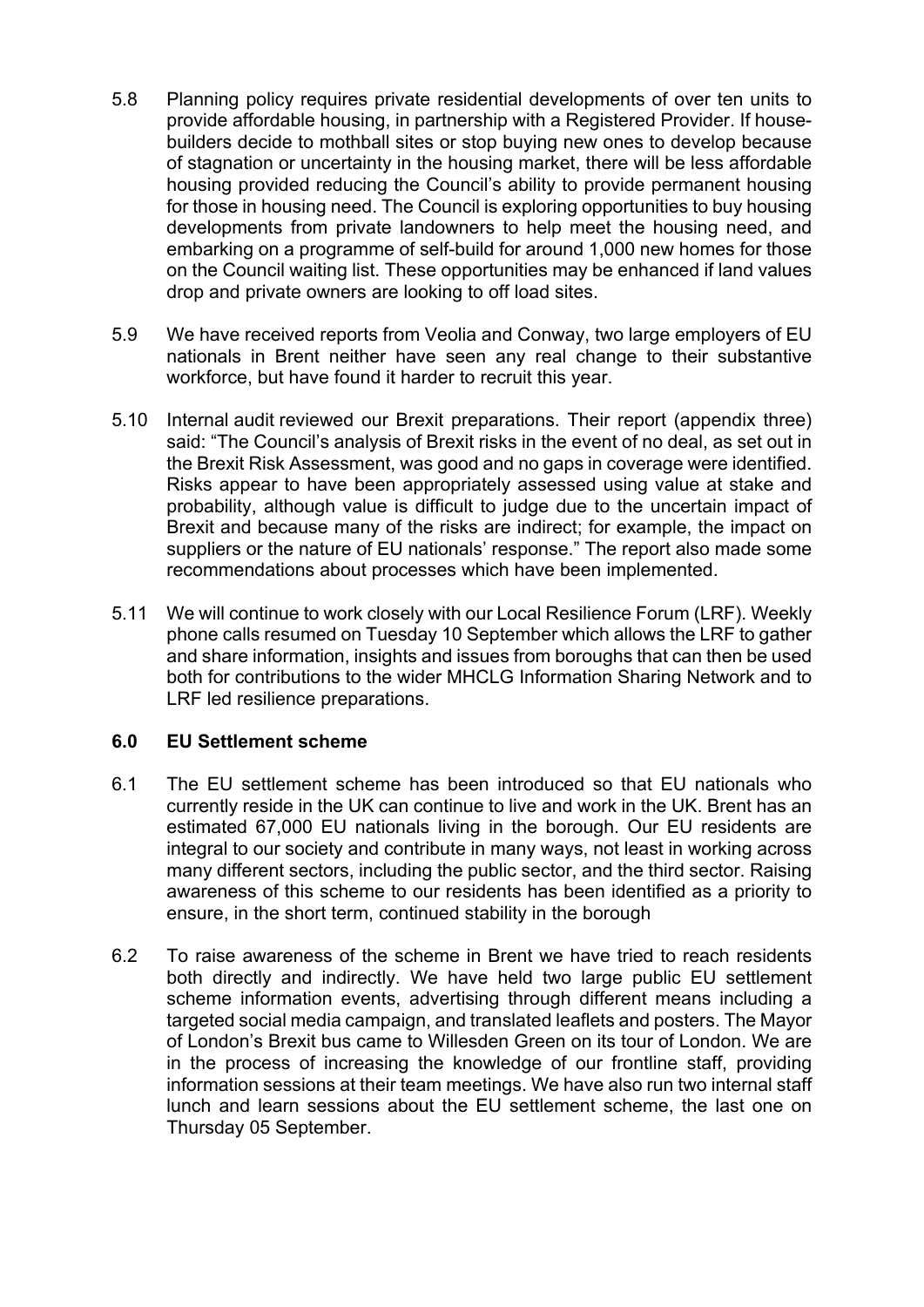- 6.3 We have four events planned in September and October. One, on 26 September will be another public engagement event following the same format as previous events.
- 6.4 We ran an event for the voluntary and community sector, providing them with information about the EU settlement scheme, and we asked them to identify barriers our residents may face in finding out about the scheme and then ways we could overcome these barriers. The three main barriers identified were: lack of trust; lack of knowledge; and those under the radar – people without documentation. We have used the ideas and suggestions that came out of this session to develop our strategy for engaging with residents about Brexit and the EU settlement scheme.
- 6.5 We are planning a Partners for Brent event to be held on 29 October, which will concentrate on how we can work with our local partners to mitigate the impacts of Brexit on the borough. Invitees will include our public sector partners, large third sector organisations which work with EU residents, and large employers in the borough.
- 6.6 There is a new community champion scheme being developed. We are currently recruiting community champions and one of their first objectives will be to raise awareness of the EU settlement scheme. Our final event will be a training event to enable them to meet this objective.
- 6.4 On 22 August, statistics about the EU settlement scheme were published at Local Authority level for the first time. Brent had the highest number of residents who have applied to the scheme (to June 2019) with 22,330 residents. This is about one in three of our estimated EU national population.

### **7.0 Financial Implications**

- 7.1 Central government has allocated a sum of money to local government for additional costs which may arise as a result of the UK leaving the EU. All London Boroughs have been allocated £210,000, of which £105,000 has been received this financial year. The balance is expected in 2019/20. This money will be placed in an earmarked reserve, with amounts drawn down when expenditure has been incurred. At present it is unknown whether there are any specific conditions attached to this grant.
- 7.2 Central government has allocated a further sum of money for councils to prepare for delivering Brexit on 31 October, whatever the circumstances. All London Boroughs have been allocated £104,000
- 7.3 The Brexit Co-ordination Group is monitoring, and will continue to monitor the impact of Brexit across the council. The group will act as stewards, allocating the money to cover issues as they arise over the next financial year.
- 7.4 To date, any costs incurred as part of the preparation for Brexit, such as staff time, has been met within existing budgets.